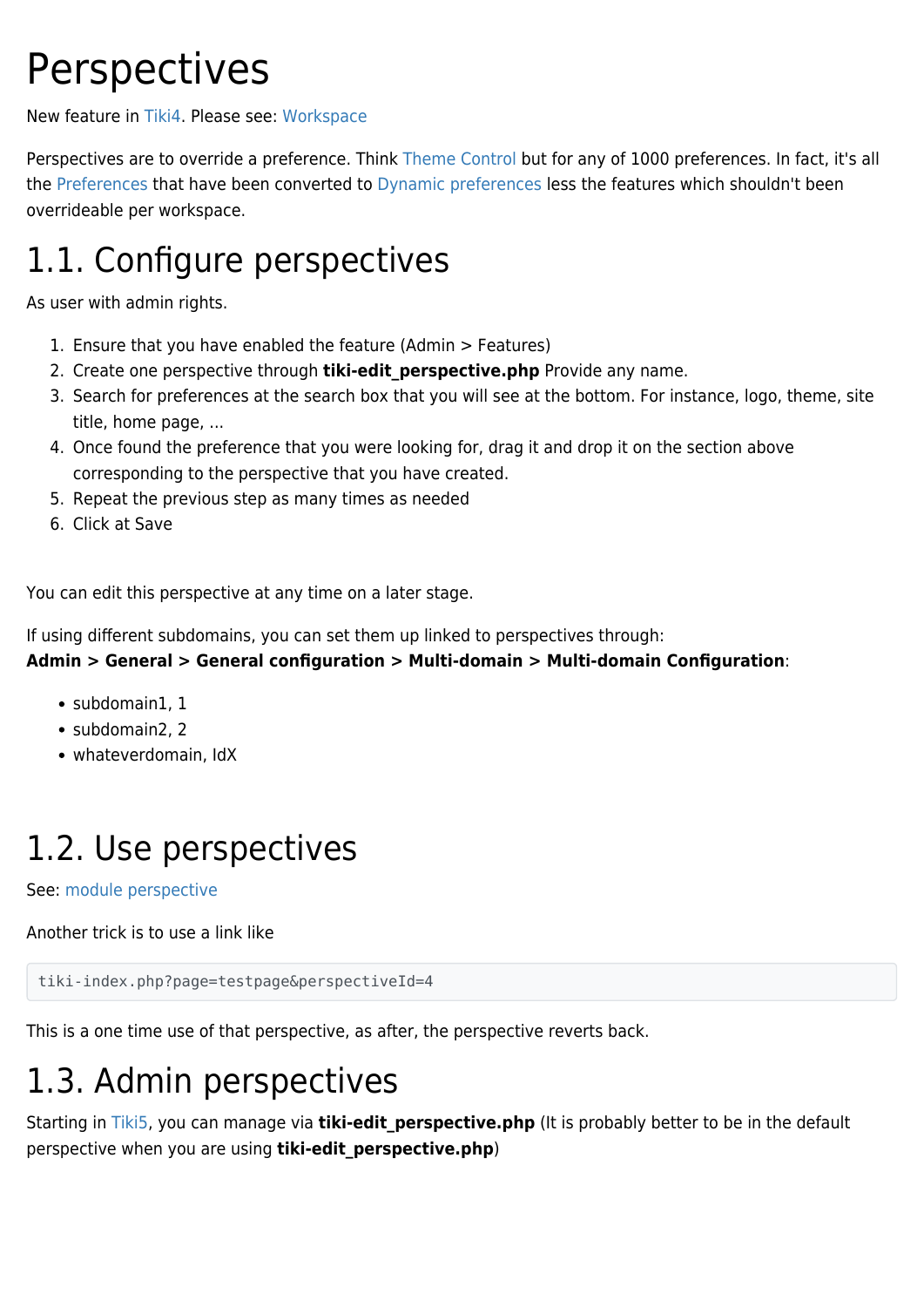## 1.4. Test profile

To get going quickly, you can use the [Jailroot demonstration](http://profiles.tiki.org/Jailroot_Demonstration).

## 1.5. Switch perspective

Starting in [Tiki7](https://doc.tiki.org/Tiki7), you can switch and stay on the same page by adding a &back to the switch perspective link.

### 1.6. Plugin Perspective

• [PluginPerspective](https://doc.tiki.org/PluginPerspective) permits to display content based on the reader's current perspective

## 1.7. Mobile

[Mobile](https://doc.tiki.org/Mobile) mode is essentially a perspective. If you want some modules to appear or not to appear in your mobile perspective, find out what your mobile perspective ID is (tiki-edit perspective.php) and configure [Modules](https://doc.tiki.org/Modules) accordingly. For example, If you wish to hide your login box in mobile version(mobile perspective) of your website, then simply go to Admin>Modules>login\_box>visibility>perspective> Enter value "0" and click assign. By doing so your login box would be visible only to your original website and invisible to your mobile perspective. This method can be used to simplify your mobile version.

Note: "0" is default perpective for tiki website while "1" or "2" etc are for your mobile perspective or other custom made perspectives.

### 1.8. Simple explanation of perspectives, categories, category jail, etc.

Generally speaking I promised to extend the perspectives related documentation since a while. Still I am too busy with private stuff and not completely up to date with all knowledge about perspectives, workspaces etc.

For that we do not forget things and that other users can anyway benefit from the help that was given to me, I just summarize my points where I think we are right now.

I do that a bit quick and dirty and will do a wrap up later on.

Torsten

- perspectives: different points of view / layers of the website
- categories: "responsible" for an important part of the roles&rights / permissions management
- category jail: applies to a perspective and is kind of a preference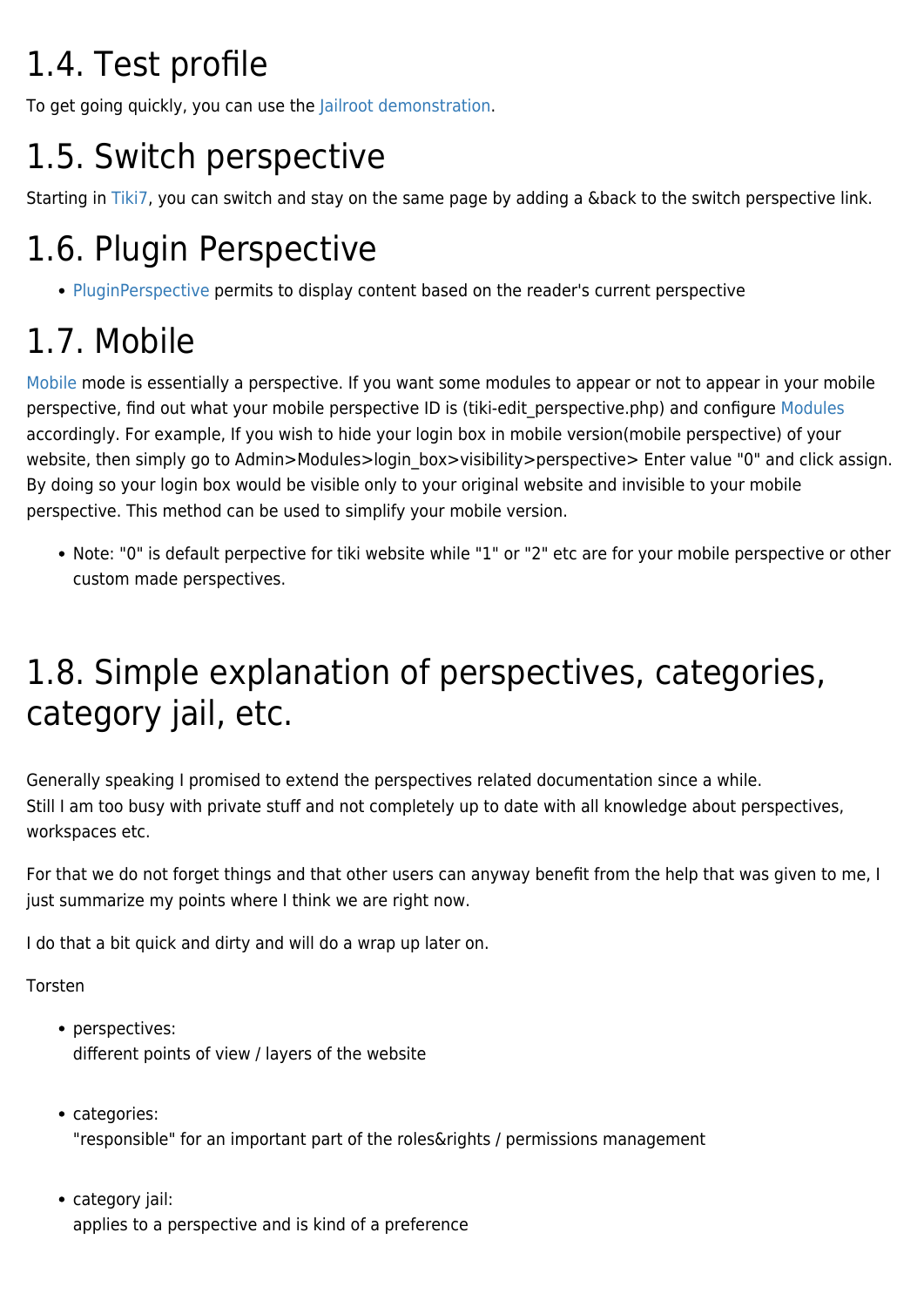limits search results and listings to content wich categories are applied to a category jail in a perspective categories IDs are typed in as numbers, seperated by semicolons search results just give the typed in perspectives all content can be seen in all perspectives at this point, if appropriate rights

#### **Tip:**

For a start, I just name the perspectives and categories the same way and set them up in the same order. So the first some same named categories and perspectives have the same Ids, what eases work especially for a beginner with that.

At some point, thats not working out any more, but then it woulkd be still possible to remind the IDs to the names.

Names of perspectives and categories should apply either to the content or to the use case of the perspective or to both, if possible That eases life aswell.

perspectives plus categories -> workspaces: with perspectives and categories and some kind of smart structuring you can +create kind of "logical areas" in between the Tiki website.

that means you can create spaces for workgroups, usergroups, subwebsites, etc.

perspectives and categories are the features with that you can create workspaces, thus a workspace is more a logical area of the site and not a feature by itself.

• multidomain

using for ex. subdomains for workspaces, not only the categories can be jailed in respect of search results and listing, but further more the hole content of different perspectives can be kept apart from each other independantly.

- swith perspective and stay at content recently a nice feature was added by Louis-Philippe: at the perspectives module, there is a tic box now, where you can set eather switching the perspective staying in the existing content, for ex. to just get different modules or to switch to the new perspectiveshome page.
- go to a specific page in a specific perspective once you type the adress<http://foo.bar/PageName>, you will be sent to PageName in the default perspective.

using perspectives for navigation purposes you would need a number of subdomains, if you´d like users be able to copy and paste links to appropriate content/perspective combinations using additional ?perspectiveId=X in the context:<http://foo.bar/PageName?perspectiveId=X> you will be linked to PageName in Perspective X (thank LPH for mentioning that) a shortener like <http://foo.bar/PageName?PId=X>is requested.

• next focus

next to learn would be how to use Datachannels on the one hand – to setup automatically a set of a number of perspectives / categories / workspaces / project management tools with preset configuration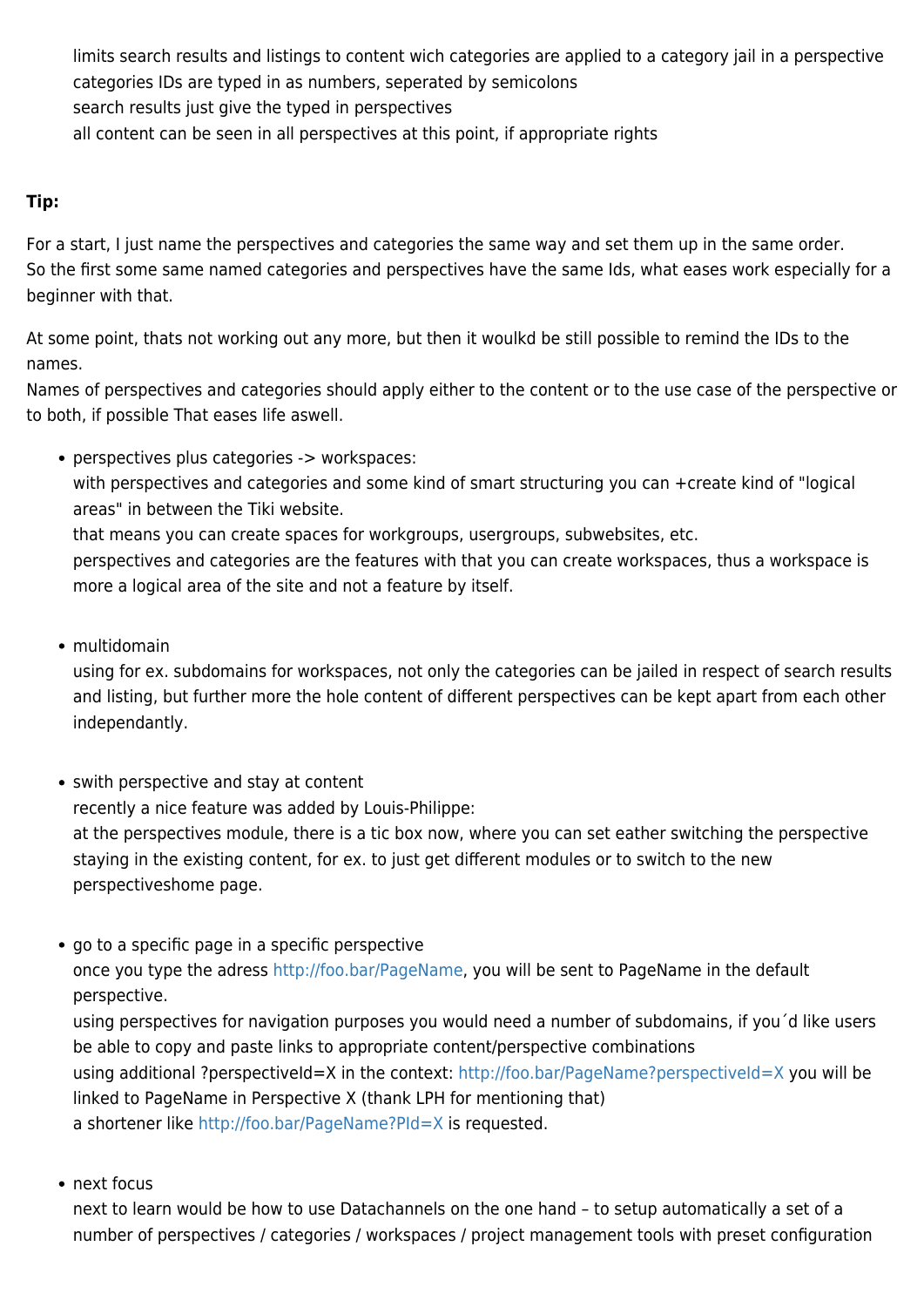and

organic group including leadership and demoting / promoting etc.

### 1.9. FAQ-alike IRC conversation (helpful)

**Following an excerpt of an IRC conversation between mikebeary and nkoth, that the both guys allowed to use for the documentation:**

#### 66

#### *mikebeary*

can someone please give me a *general idea of how workspaces are different than perspectives*? I'm having trouble finding a concise definition

#### *nkoth*

a workspace is a use case - there is technically *not really a workspace feature*. Perspectives, combined with other features such as category jailroots are the features that enable *create* workspaces

#### *mikebeary*

so its a general term that just describes the work area a person is in based on what they've clicked on, who they are, etc.? As opposed to a separate page or something?

#### *nkoth*

yes, workspaces is a rather general term describing a work area that could consist of a certain way it looks, certain permissions that exist in that state, and things presented, etc..

#### *mikebeary*

I want to create a wiki that begins with a site for all the colleges in a Missouri, from which you select your college, and then select your campus and then your club. Would each of the different colleges just have their own workspace and then each campus would have their own workspace, etc? as opposed to making a totally separate page? I'm guessing perspectives and jailroot features would bring them to their workspace based on them selecting their college or their campus?

#### *nkoth*

possibly , but you have to consider what is your reason for dividing up the wiki into multiple workspaces to begin with.

Is it to prevent one person from seeing the other group's things?

Is it to present a different screen layout?

Is it to limit the amount of things a person is seeing while in a particular workspace so that he is not information overloaded but he can still switch between workspaces?

#### *mikebeary*

not to limit, but just so that each level can have their own calendar, their own forums, their own file galleries, etc.

#### *nkoth*

Sounds like you need to create some categories some perspectives and then configure each of the different perspectives to have different jailroot

each perspective would have also its own different home page so that when you switch to it *(the*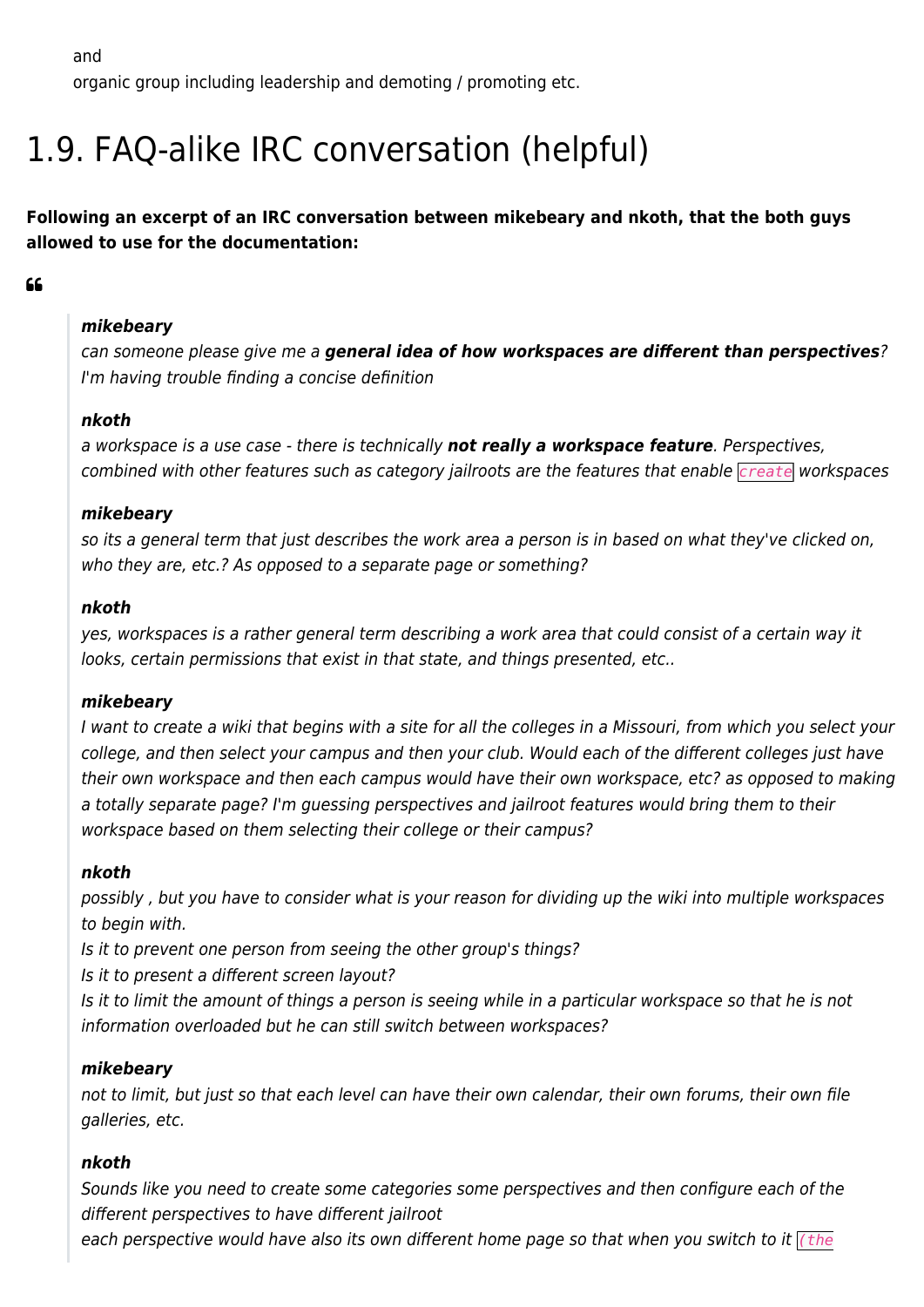*perpective)*, the user sees that home page

#### *mikebeary*

ok

#### *nkoth*

and while they are in that perspective they are exposed only to things in the category jail root of that perspective

#### *mikebeary*

really, it'd be the same .php file, but a different theme kind of thing?

#### *nkoth*

basically tiki has a lot of preferences right?

#### *mikebeary*

yes

#### *nkoth*

for each perspective you can have a different "setup" of preferences

#### *mikebeary*

ok

#### *nkoth*

so the possibilities are really up to your imagination the UI is at tiki-edit perspective.php you search for a pref, drag it into the perspective and configure it (basically overriding the global value) for that specific perspective

#### *mikebeary*

So say for instance I go to Missouri's website. I'd be at the tiki-index.php. Then I'd select my local college. Are you saying at that point, I could be at my college's "site" but without ever leaving tiki-index.php? I'd just be changing everything based on jailroot and persepective settings?

#### *nkoth*

right

the link to switch perspectives is tiki-switch perspective.php?perspective=3 to switch to perspective 3 So that could very well be how you "goto" to the college's "site" which is perspective 3

#### *mikebeary*

And essentially what I've done by selecting my college's "site" is to select a different workspace

#### *nkoth*

technically speaking, you switch to a different perspective which yeah I suppose it sounds synonymous with workspaces, but the point is that a perspective could be used for something as simple as say, having a different page header *and not necessarily to the extent of creating workspaces* which is what you are doing.

#### *mikebeary*

ok, that makes sense.

#### *mikebeary*